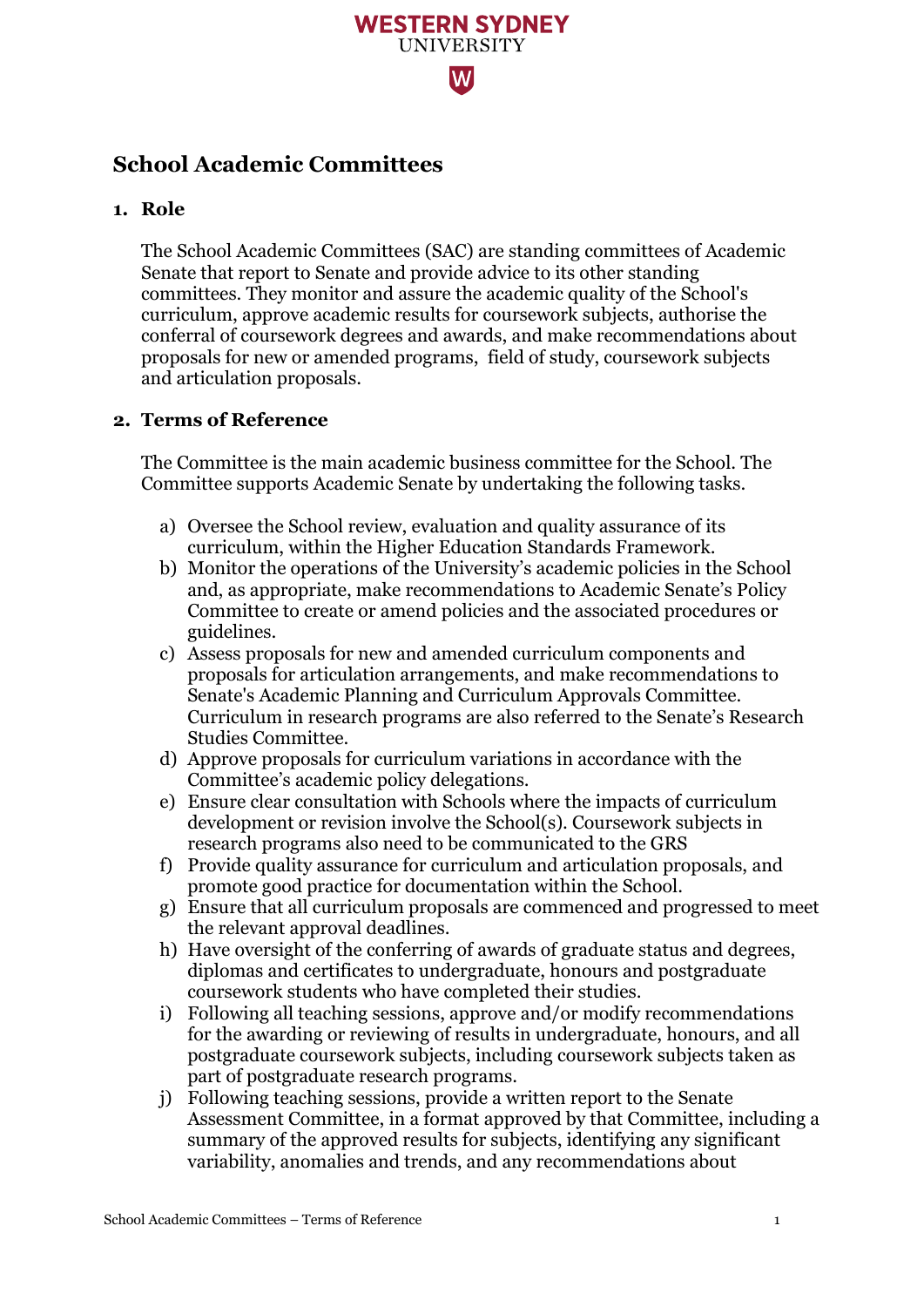### **WESTERN SYDNEY UNIVERSITY**



assessment policies and practices, including student misconduct.

- k) Confirm or review recommendations regarding the conferring of awards of graduate status and degrees, diplomas and certificates to undergraduate, honours and postgraduate coursework students who have completed their studies.
- l) Monitor trends in assessment, such as:
	- the number and outcomes of applications for review of grade.
	- number and outcomes of applications for a supplementary assessment from students who failed in a final subjects.
	- Student misconduct cases.
- m) Monitor the operationalization of student support services, such as:
	- the operation of academic integration plans, subject to the confidentiality associated with individual plans;
	- processes for ensuring consistent decisions relating to special consideration; and
	- strategies for students at risk.
- n) Monitor the number, types and outcomes of applications for Credit for Prior Learning, and identify any opportunities for new articulation pathways.
- o) Respond to academic matters or processes referred by the Academic Senate or Chair of Academic Senate, such as reviews of academic policies as necessary.
- p) Liaise with Third Party Providers as appropriate on all curriculum matters.

# **3. Membership**

- a) Dean of the School or nominee;
- b) Deputy Dean of the School;
- c) Associate Dean of Teaching and Learning (or equivalent);<br>d) Directors of Academic Programs who are members of the
- Directors of Academic Programs who are members of the School;
- e) The elected School member (Level A-C) of Academic Senate;
- f) At least two Academic Program Advisors or the School Honours Coordinator (or equivalent) for the School
- g) The relevant Teaching and Learning Manager from the College, nominated by CEO of College;
- h) Curriculum Officers (CO). COs provide advice for quality assurance of documentation being forwarded to APCAC;
- i) A currently employed casual staff member appointed by the Dean (paid for meeting attendance and preparation, in keeping with casual employment arrangements);
- j) The Executive Director of the University Library, or nominee;
- k) One undergraduate student, elected by and from the undergraduate students of each School and,
- l) One postgraduate student, elected by and from the postgraduate students of each School;
- m) Whenever the Committee is processing or reviewing student results, additional academic staff, as selected by the Chair may be required to attend, so that all subjects results can be processed expeditiously.
- n) Student members will not be in attendance for meetings where individual student results are discussed.
- o) The Chair may appoint additional voting members from the School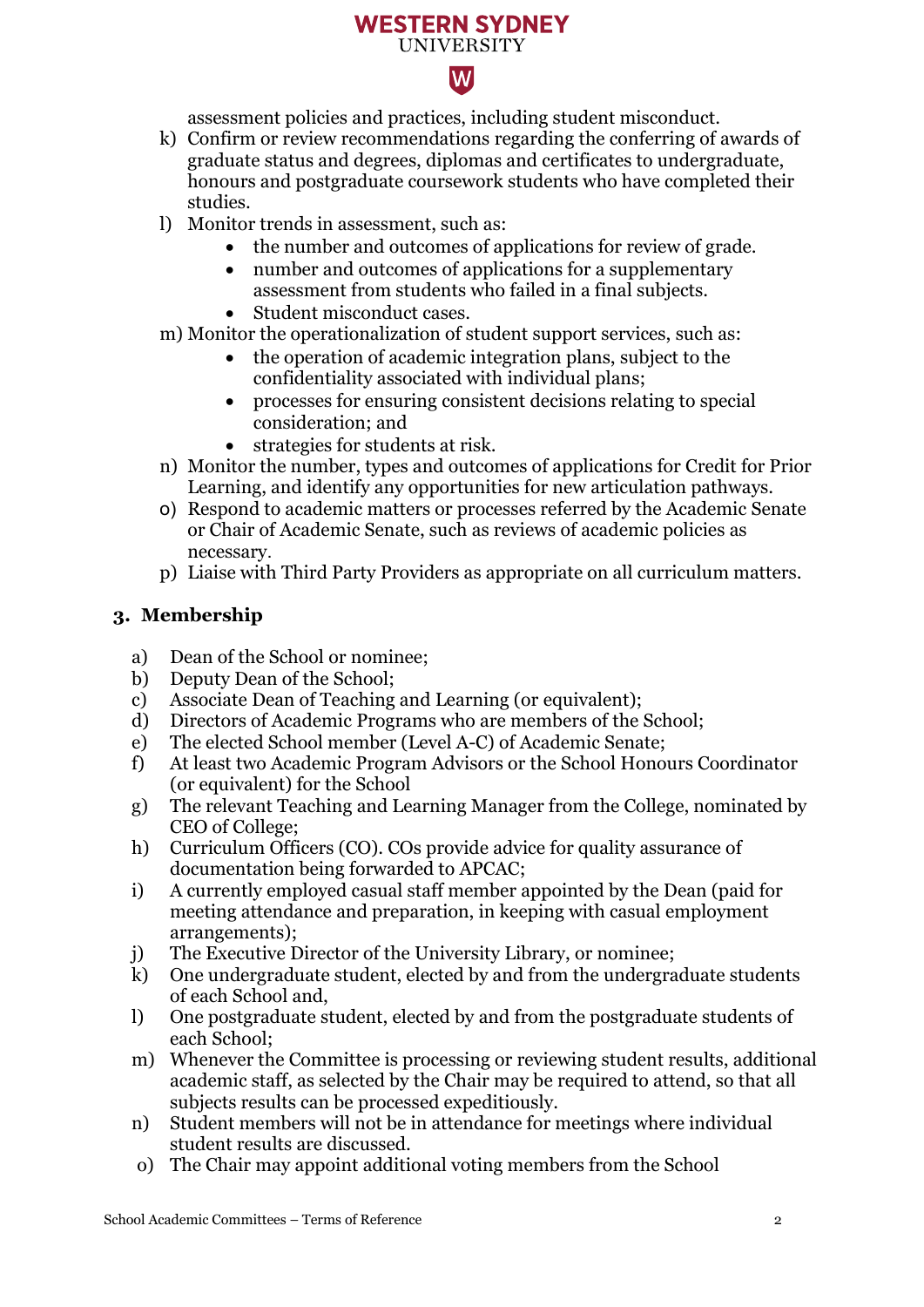# **WESTERN SYDNEY UNIVERSITY**  $\overline{\mathsf{W}}$

Academic staff as required to achieve gender balance.

# **4. Chairing of Meetings**

The Chair of the School Academic Committee will be the Deputy Dean. The Chair may appoint a Deputy Chair from among the membership of the Committee. The Chair may co-opt non-voting advisors from other subjects within the University, where required and available.

### **5. Meeting Frequency**

The Committee meets 6 - 8 times per year face-to-face. E-meetings may be scheduled at the discretion of the Chair to consider urgent proposals or finalization of results out of session.

### **6. Quorum**

Quorum is one-half (or if one-half is not a whole number, the whole number next higher than one-half) of the total number of members for the time being of the Committee.

If a quorum is not present within 30 minutes of the stated commencement time, the meeting shall automatically lapse and the business on the agenda shall be included in the agenda for the next meeting.

#### **Approved at Academic Senate on 10 December 2021.**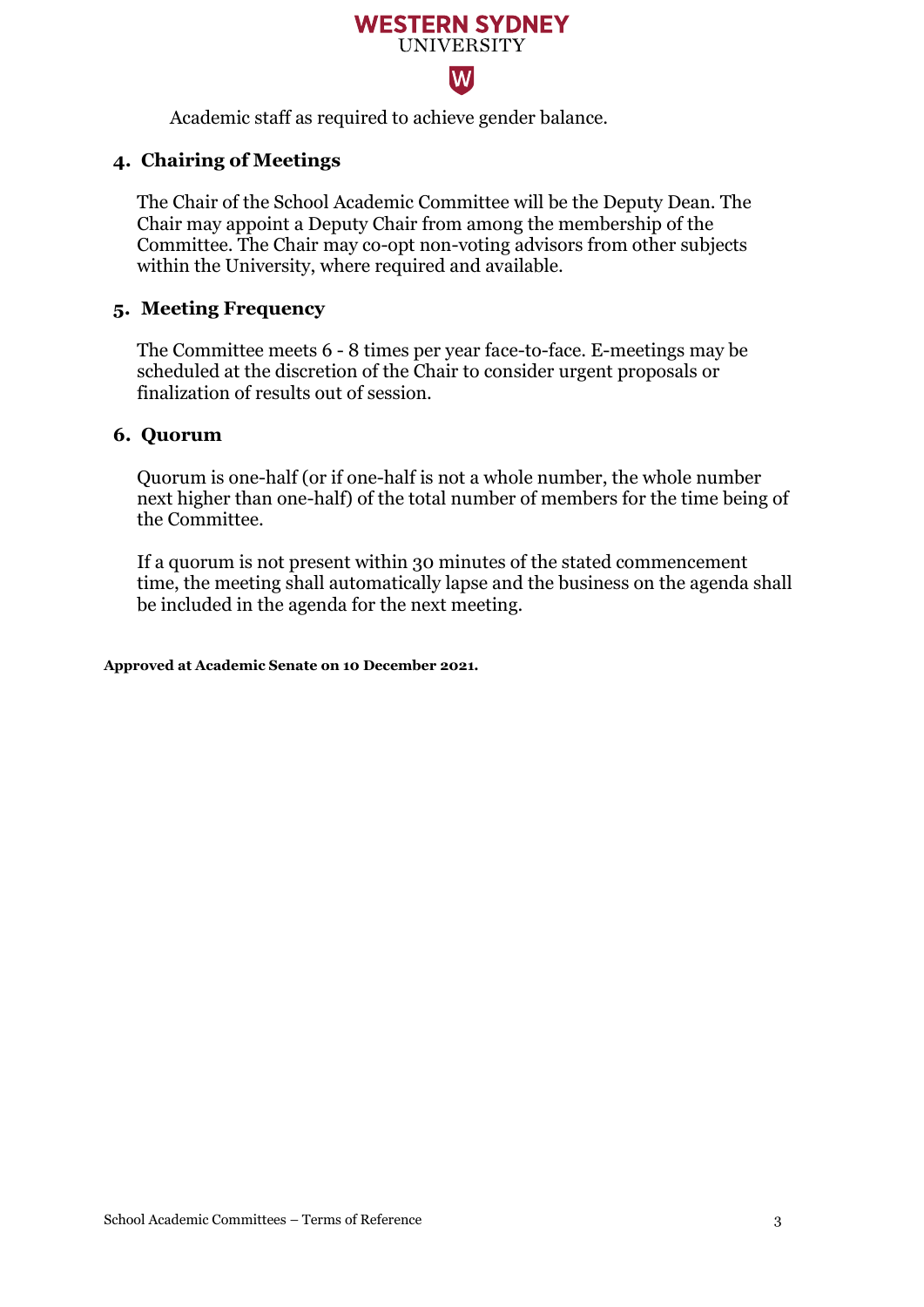

## **Appendix A – Graduate Research School (GRS) Academic Committee TOR and membership**

### **1. Role**

The GRS School Academic Committees (SAC) are standing committees of Academic Senate that report to Senate and provide advice to its other standing committees. They monitor and assure the academic quality of the School's curriculum, approve academic results for coursework subjects, authorise the conferral of coursework degrees and awards, and make recommendations about proposals for new or amended programs, Field of Study, coursework subjects and articulation proposals.

## **2. Terms of Reference**

The Committee is the main academic business committee for the School. The Committee supports Academic Senate by undertaking the following tasks.

- a) Oversee the School review, evaluation and quality assurance of its curriculum, within the Higher Education Standards Framework.
- b) Monitor the operations of the University's academic policies in the School and, as appropriate, make recommendations to Academic Senate's Policy Committee to create or amend policies and the associated procedures or guidelines.
- c) Assess proposals for new and amended curriculum components and proposals for articulation arrangements, and make recommendations to Senate's Academic Planning and Curriculum Approvals Committee. Curriculum in research programs are also referred to the Senate's Research Studies Committee.
- d) Approve proposals for curriculum variations in accordance with the Committee's academic policy delegations.
- e) Ensure clear consultation with Schools where the impacts of curriculum development or revision involve the School(s).
- f) Provide quality assurance for curriculum and articulation proposals, and promote good practice for documentation within the School.
- g) Ensure that all proposals are commenced and progressed to meet the relevant approval deadlines.
- h) Have oversight of the conferring of awards that are the responsibility of the Graduate Research School.
- i) Following all teaching sessions, approve and/or modify recommendations for the awarding or reviewing of results in subjects that are the responsibility of the Graduate Research School
- j) Following teaching sessions, provide a written report to the Senate Assessment Committee, in a format approved by that Committee, including a summary of the approved results for subjects, identifying any significant variability, anomalies and trends, and any recommendations about assessment policies and practices, including student misconduct.
- k) Monitor trends in assessment, such as:
	- the number and outcomes of applications for review of grade.
	- number and outcomes of applications for a supplementary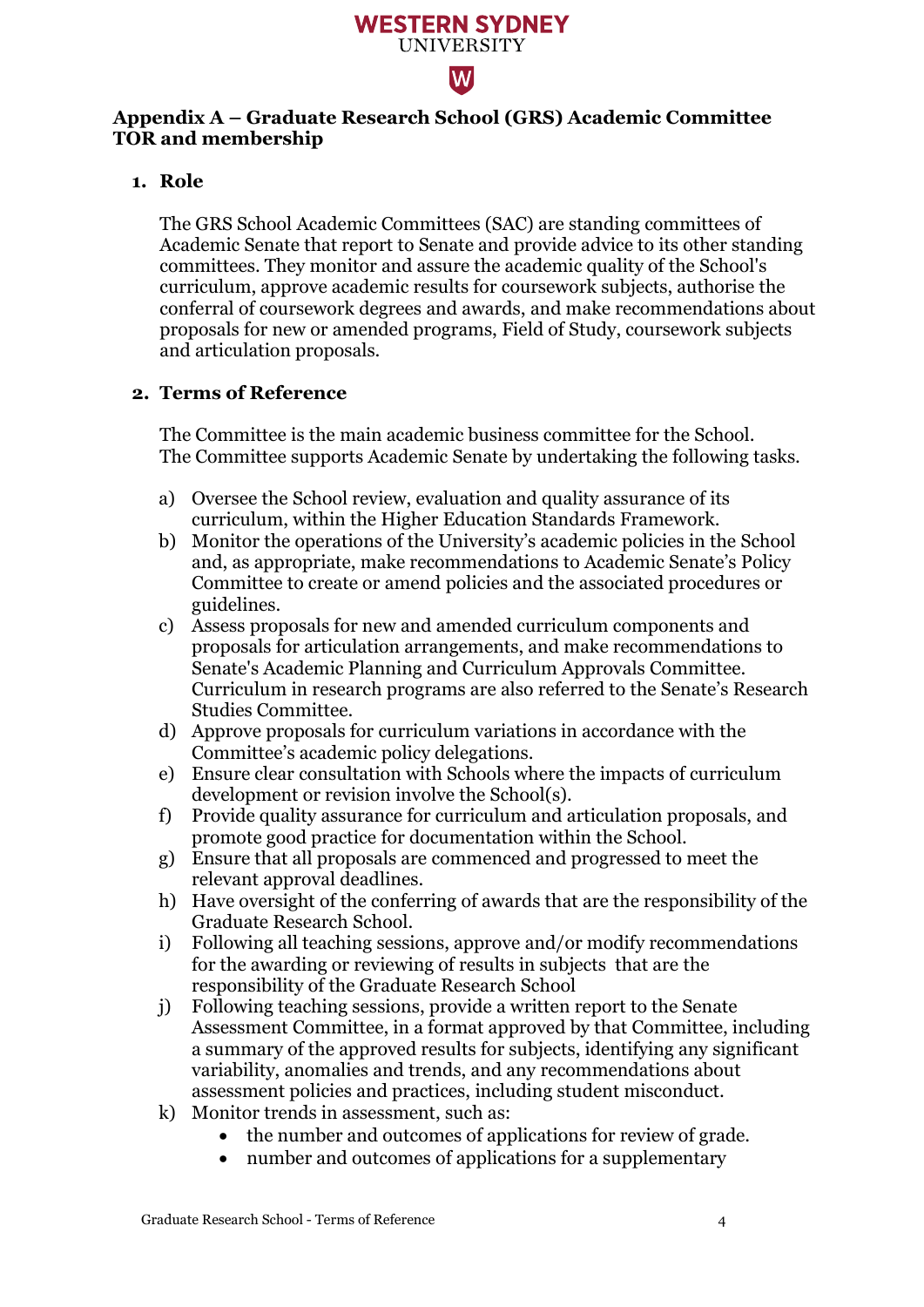### **WESTERN SYDNEY UNIVERSITY**



assessment from students who failed in a final subject.

- Student misconduct cases.
- l) Monitor the operationalization of student support services, such as:
	- the operation of academic integration plans, subject to the confidentiality associated with individual plans;
	- processes for ensuring consistent decisions relating to special consideration; and
	- strategies for students at risk.
	- the number, types and outcomes of applications for Credit for Prior Learning, and identify any opportunities for new articulation pathways.
- m) Monitor the operations of the University's academic policies in the School and, as appropriate, make recommendations to the appropriate Academic Senate Committee to create or amend policies and the associated procedures or guidelines.
- n) Respond to academic matters or processes referred by the Academic Senate or Chair of Academic Senate, such as reviews of academic policies as necessary.

# **3. Membership of the GRS Academic Committee**

- a) Dean of the School, or nominee;
- b) Director of Academic Programs;
- c) Up to five Associate Deans of Higher Degree Research (or equivalent) chosen by the Dean in consultation with the Deputy Vice-Chancellor & Vice President (Research, Enterprise and International). These positions should also include representation from Institutes;
- d) A current elected member of Academic Senate, nominated by the Chair of Academic Senate in consultation with the Dean;
- e) Up to two Master of Research coordinators;
- f) The Executive Director of the University Library, or nominee;
- g) One undergraduate student nominated by the Director of Academic Programs and,
- h) One postgraduate student, elected by and from the postgraduate by research students
- i) The Chair may appoint additional voting members from the School Academic staff as required to achieve gender balance.

# **4. Chairing of Meetings**

The Chair of the School Academic Committee will be the Dean or nominee. The Chair may appoint a Deputy Chair from among the membership of the Committee. The Chair may co-opt non-voting advisors from other subjects within the University, where required and available.

# **5. Meeting Frequency**

The Committee meets a minimum of four times per year, and a maximum of 6 times per year face-to-face. E-meetings may be scheduled at the discretion of the Chair to consider urgent proposals or finalization of results out of session.